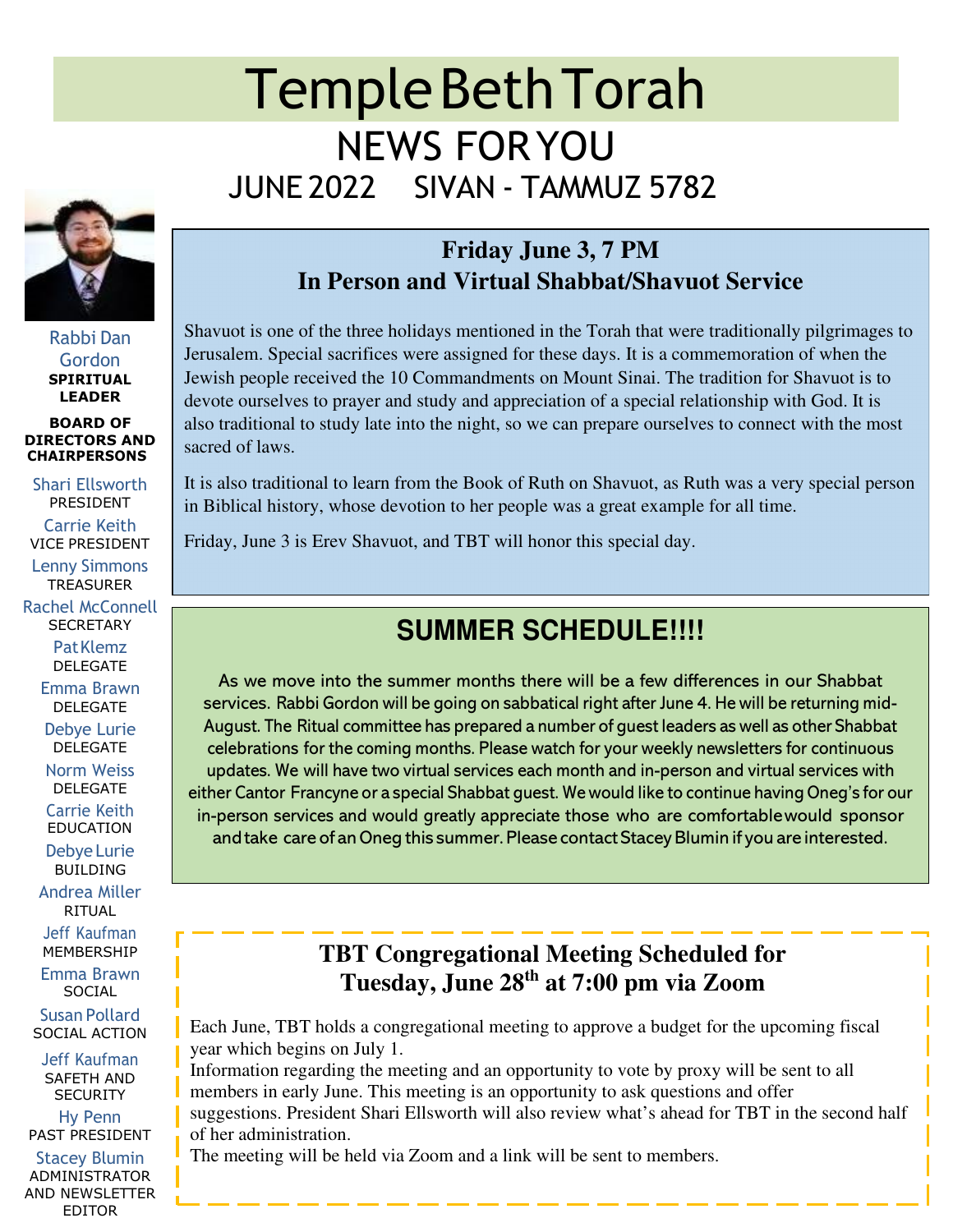# **MISSION STATEMENT**

**Temple Beth Torah** is a congregation that embraces the philosophy and values of Judaism in the following ways: Spiritually, by celebrating the richness and traditions of Torah. prayer, holidays and life cycle events; Educationally, by encouraging learning, increasing Jewish knowledge and enriching understanding for children, teenagers and adults: Compassionately, by caring for our members and others in the Jewish community in times of need while also fostering positive relationships with our non-Jewish neighbors. **Temple Beth Torah** embraces the spirit of *inclusionfor Jewish* individuals and families who represent a variety ofbackgrounds and family compositions.

# **Shabbat Services and Events in June**

| <b>Friday, June 3</b>   | 7:00 PM    | <b>Shabbat Service with Rabbi Dan</b><br><b>In Person and Virtually</b>                                      |
|-------------------------|------------|--------------------------------------------------------------------------------------------------------------|
| <b>Saturday, June 4</b> | $10:30$ AM | <b>Bar Mitzvah of Landon Zweifel In Person Only</b>                                                          |
| <b>Friday, June 10</b>  | 7:00 PM    | <b>Shabbat Service with Cantor Francyne</b><br><b>Virtual ONLY</b>                                           |
| Friday, June 17         | 6:00 PM    | <b>Shabbat Service - Lay- led</b><br><b>In Person and Virtually</b><br><b>Wine and Cheese oneg to follow</b> |
| <b>Friday, June 24</b>  | $7:00$ PM  | <b>Shabbat Service with Cantor Francyne</b><br><b>Virtual ONLY</b>                                           |
| <b>Friday, July 1</b>   | 7:00 PM    | <b>Shabbat Service with Cantor Francyne</b><br><b>Virtual ONLY</b>                                           |

**The link to attend our services can be found in our weekly emails or contact admin@tbthumble.org to obtain the link.**

# **TBT In-person Attendance Guidelines**

We want to welcome you to in-person services and events in safe and healthy ways because we care about the health and safety of you and the whole community. TBT will continue to monitor the situation and CDC guidelines closely and make modifications to these recommendations as needed.

1) Everyone is welcome at TBT.

2) If you are at high risk or are in contact with someone who is at high risk for serious illness, talk to your healthcare provider for mask and other recommendations.

3) Stay home if you are ill with symptoms of COVID-19 or exposed to someone with COVID-19.

# **Join the Fundraising Committee!**

We are looking for volunteers to join our fundraising committee. There are many events that we plan throughout the year and would like to have a number of people involved on this team to work together. If you are interested in participating in planning an event or two during the year, please contact the president at admin@tbthumble.org.

Thank you all!!!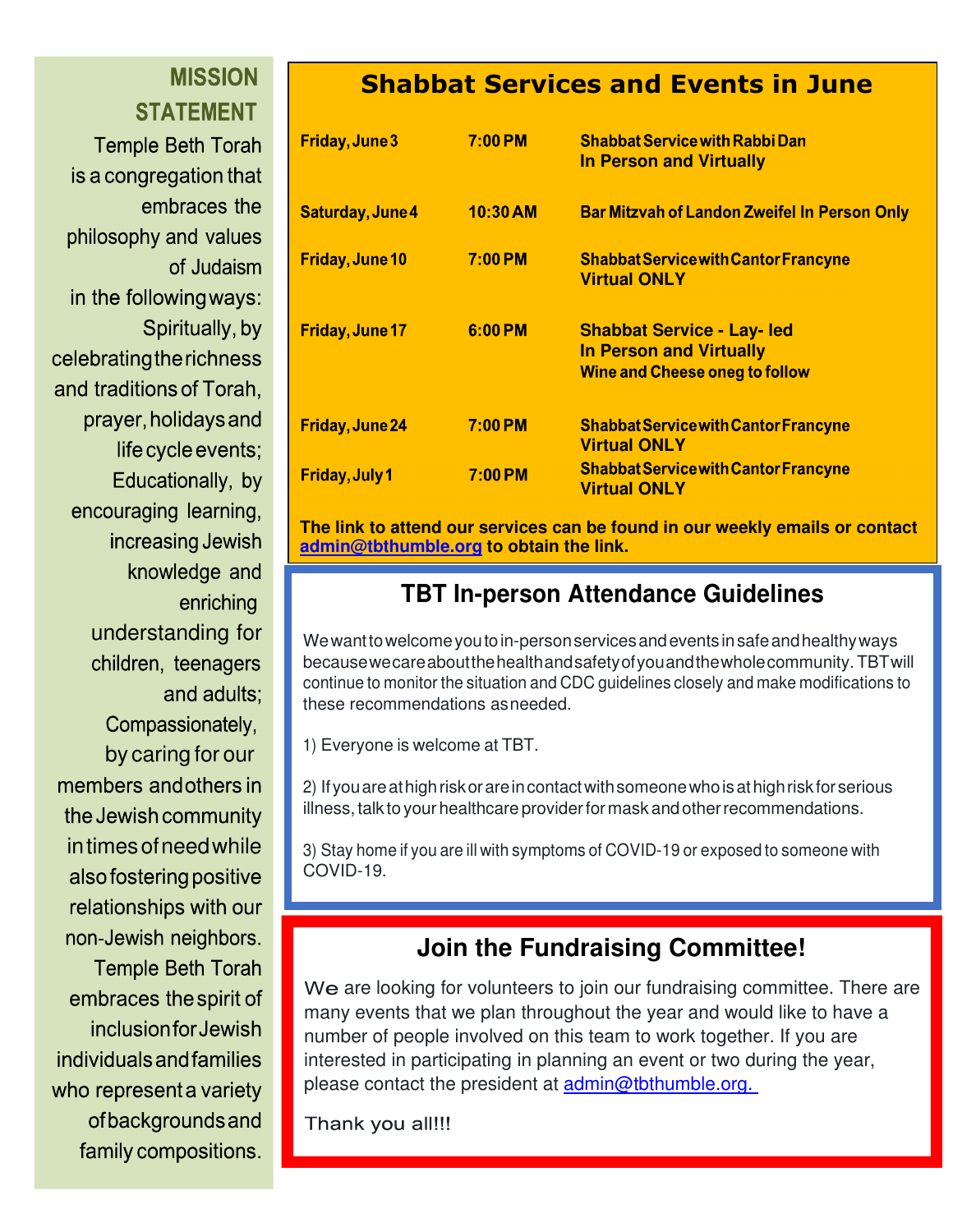#### **RABBI'S MESSAGE**

#### *The Summer Holidays*

Two of the most important observances on the Jewish calendar happen to occur during the summer. For many American Jews, these holidays don't get as much attention as the High Holidays, Purim, Passover or Hanukkah. But the historical impact of each is perhaps the most transformative of our entire tradition.

**Shavuot** comes at the beginning of the summer, this year observed June 4-7. Shavuot, which means "weeks," comes seven weeks after Passover and commemorates receiving the Ten Commandments from God and Moses on Mount Sinai. It could be argued that the very purpose of the Exodus from Egypt was for us to enter into a covenant with God. We receive the Torah, agree to uphold the commandments and the values behind them, and then continue our journey to the Promised Land.

**Tish B'Av**, or the 9<sup>th</sup> day of the month of Av, is closer to the end of summer, this year August 12-13. Tish B'Av and Yom Kippur are the only two days on the Hebrew calendar in which Jewish law dictates fasting for the entire day. But unlike Yom Kippur, Tish B'Av is a day in which other work can be done. It commemorates some of the saddest moments in Jewish history, primarily the destruction of the Holy Temple in Jerusalem – both the first AND second Temple were destroyed on the same date.

Why do I suggest that these two holidays are transformative? Each was about a major change in Jewish observance. Many credit the patriarch Abraham as the first Jew, as he was the father of monotheism and started a special covenant with God. But the Jewish religion really took form at Sinai. There, we received the Commandments, or *mitzvot* – obligations – that solidified that commitment. So, in a sense, Shavuot commemorates the beginning of Torah Judaism. The journey to the Promised Land and King Solomon building the Temple with God's instructions led to new observances listed in the Torah related to sacrifices. When the Temple no longer existed, those sacrifices could no longer happen. It was a time of great mourning for the way of life and observance the Jewish people had experienced with the Temple, and its destruction was a great loss. Tish B'Av is how we observe the *yahrtzeit* of the Temple, much like we observe the *yahrtzeit* of our loved ones on the anniversary of their deaths. And just like when we mourn the loss of a family member, we remember the time and move forward. We light a yahrtzeit candle annually, just as we observe Tish B'Av annually. When the Temple was destroyed, the Jewish people found ways other than Temple sacrifices to honor God. Prayer, sacred study, and the forming of synagogues were all part of the transformation that led to Rabbinic Judaism, and the establishment of *mitzvot* that are appropriate for life without one central Temple. This was our way of moving forward, despite the loss of the Temple.

These historical transformations, coming at the beginning and the end of summer, are timely reminders of transitional times in our lives. Summertime is often a bridge to powerful transitions. Young people matriculate to a new grade, or a new school, or a job. Adults may use the summer to refresh and recommit. The Jewish calendar gives us this time before Rosh Hashana and Yom Kippur to pause in some of our usual endeavors to prepare for a New Year mentally and spiritually. Both sad and happy occasions move us to make the changes that will propel us into each new year and each new experience. The seasons of life help remind us of the temporary nature of time. We are constantly moving, from childhood to adolescence to adulthood to our elder years. Summer can enable us to slow down a bit to get ready for that next chapter of life.

Have a wonderfully enriching summer and may all our transitions help us grow.

**L'shalom,**

# *Rabbi Dan Gordon*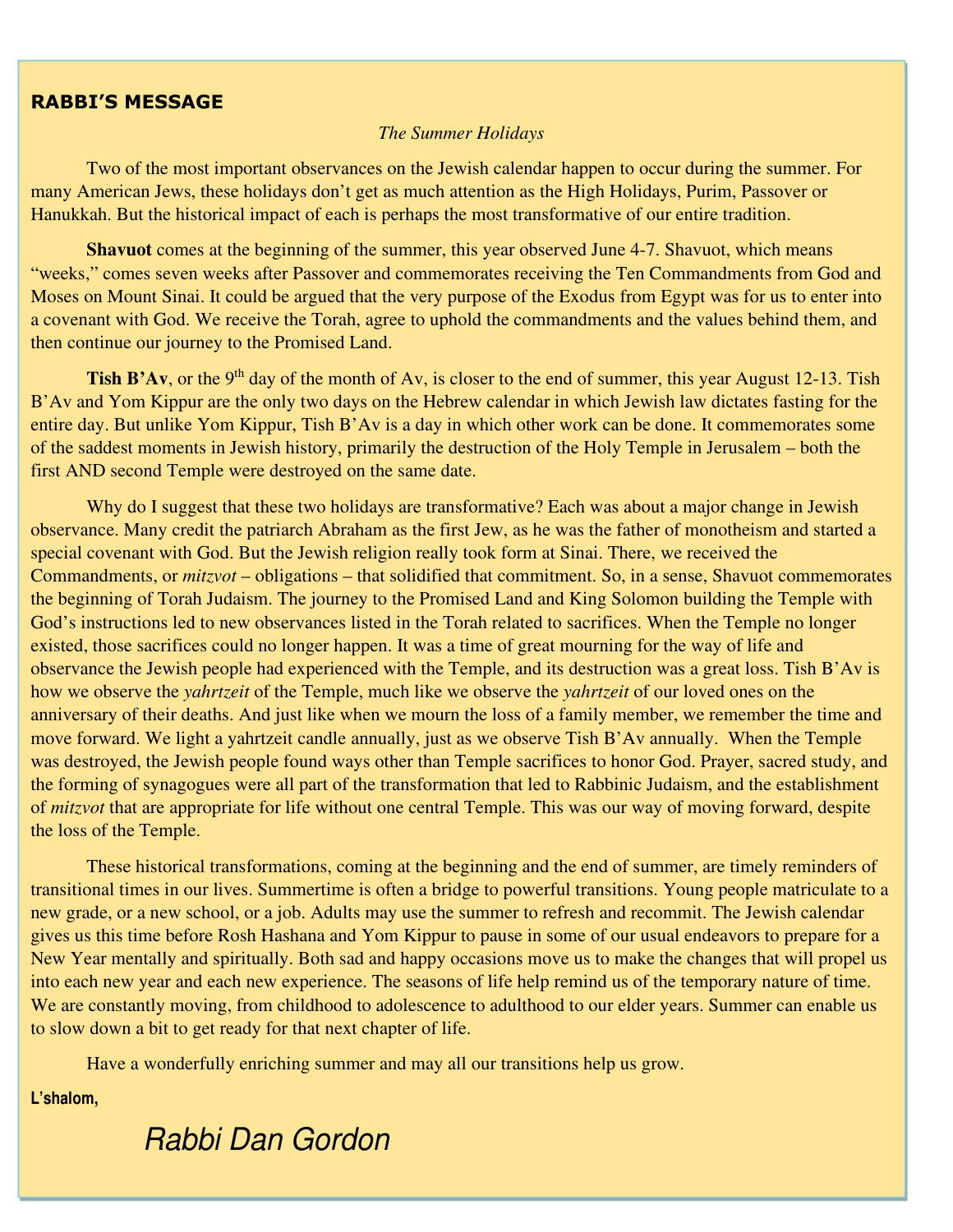### **PRESIDENT'S MESSAGE:**

I am a teacher. I teach middle school. I feel lucky that I teach electives and not core subjects. I get to explore the world with my students in a different format. I teach theatre and leadership. My goals are for the students to gain an understanding of the world from other perspectives.

 In leadership we watch some inspirational videos. In one of those videos the speaker talks about something he calls a "lollipop moment." Basically, he describes an event where he made a very big impact on a student's life, and he never knew of its importance until the student approached him four years later. The purpose of his speech was twofold. One, that we touch other people's lives so often and don't even know it and two, others have impacted us, and we have not told them.

 I tell you this story because I wanted to remind you that even the very small things we do, can have a meaningful impact on others. I suggest that we all take a moment to show appreciation and gratitude for those who have greatly affected our lives and share these feelings with those who have touched us in some way.

# **Shari Ellsworth**

# **The Bar Mitzvah of Landon Zweifel**

### **Saturday, June 4 at 10:30 am - In person Only**

Landon Zweifel will be called to the Torah during a special Shabbat morning service on June 4 at 10:30 AM.

# **TBT's Rabbi Dan Gordon to Complete His Sabbatical**

The Temple Beth Torah Board of Directors has granted Rabbi Dan a sabbatical which will be completed this summer in appreciation of the years of service to the congregation. This will be a time for our beloved rabbi to become rejuvenated and refreshed. Rabbi Dan will be away from the synagogue beginning June 5 and he returns August 18. During this time, please relay any questions for him to our administrator, Stacey Blumin at admin@tbthumble.org.

Rabbi Dan may be away on a well-deserved break, but TBT will have some exciting guest leaders for our Shabbat services during this time including Cantor Francyne Davis Jacobs and Ellie Flier. Congratulations to Rabbi Dan on a well-deserved break!

### **and from the Rabbi...**

Loren and I are appreciative of an extended vacation this summer. While I am usually on vacation in July, these extra weeks are a welcome time to refresh and be ready for dynamic programming in the New Year. Our time off is also a graduation present for Loren, as she completed her Master's Degree from the University of Houston in May. We will be spending time travelling, seeing parts of the U.S. and visiting family who we have missed during these busy times.

I know that TBT is in good hands through the summer, and I look forward to being with you all again in August!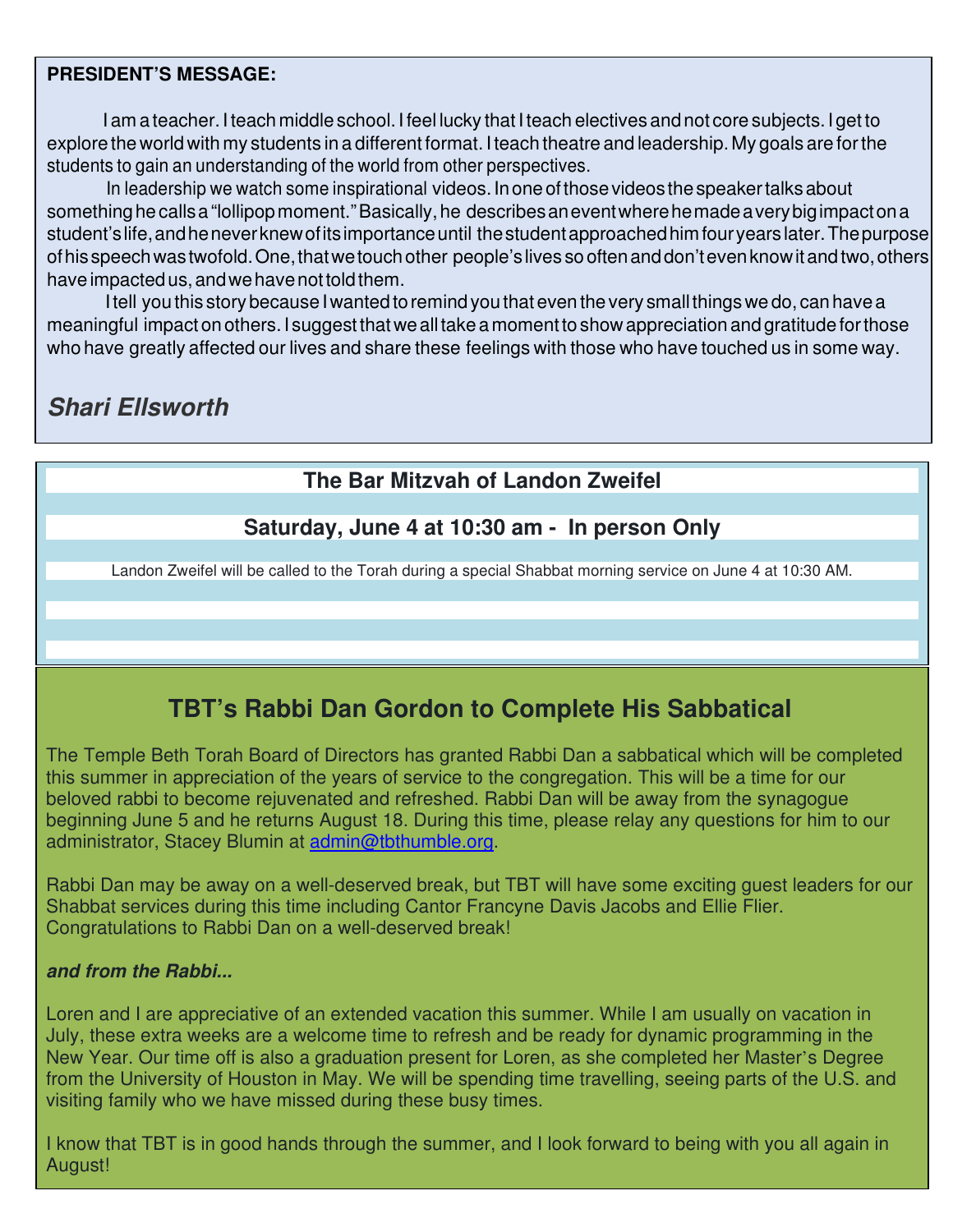| <b>TBT CARES</b><br>During the summer break, please continue to bring<br>donateditemstoTBTandleavetheminthebrown<br>basket near the front door.<br>We are collecting:<br>For those at FamilyTime<br>Oragel for infants, children and adults Individually<br>wrapped utensils<br>Paper plates<br>Quart size Zip lock bags                                 | <b>Meals on Wheels to Resume!</b><br>Humble Area Assistance Ministries (HAAM) will<br>begin regular delivery of hot meals to people in need<br>in our community. Members of TBT deliver meals<br>in the Kingwood, Atascocita, and Humble area on<br>the 4 <sup>th</sup> Friday of each month; our first delivery will<br>be July 22 <sup>nd</sup> . We meet at the HAAM office in<br>Humble at 10:30 AM, and deliveries usually take<br>about two hours. The program is expanding and in<br>need of new volunteers.<br>If you are interested in volunteering or learning more<br>about this program, please contact Lynn Gordon<br>at admin@tbthumble.org. |
|----------------------------------------------------------------------------------------------------------------------------------------------------------------------------------------------------------------------------------------------------------------------------------------------------------------------------------------------------------|------------------------------------------------------------------------------------------------------------------------------------------------------------------------------------------------------------------------------------------------------------------------------------------------------------------------------------------------------------------------------------------------------------------------------------------------------------------------------------------------------------------------------------------------------------------------------------------------------------------------------------------------------------|
| <b>For HAAM</b><br>All Non-perishable foods including:<br>low sodium canned vegetables and beans<br>Peanut butter and jelly<br>Flour<br>Hygiene items including toothbrushes,<br>toothpaste, and razors<br>If you would like to donate but aren't able to come in<br>person, please email Susan at spollard@tbthumble.org to<br>make other arrangements. | Condolences<br>To Richard Shuman and family on the passing of<br>his Stepfather Rabbi Lloyd Goldman<br>To Jeff Kaufman and his family on the passing of<br>his sister Sandra Kurlander.                                                                                                                                                                                                                                                                                                                                                                                                                                                                    |

# **Mazel Tov and Congratulations to Our Graduates!**

**TBT is always proud to honor our students who have graduated from high school and college. We wish all of you much success in the future!! If we missed one of your graduates, please let us know and we will list their name in our next newsletter.** 

*College/Graduate School: Loren Gordon* 

*Bradley Heller Julia Rhines Sara Myers* 

*High School: Amy Nossal* 

*Congratulations also to Dr. Jason Levy, grandson of Joni Levy. Jason graduated from pharmacy school and will be completing his residency with Harris Health Hospital Group in Houston.*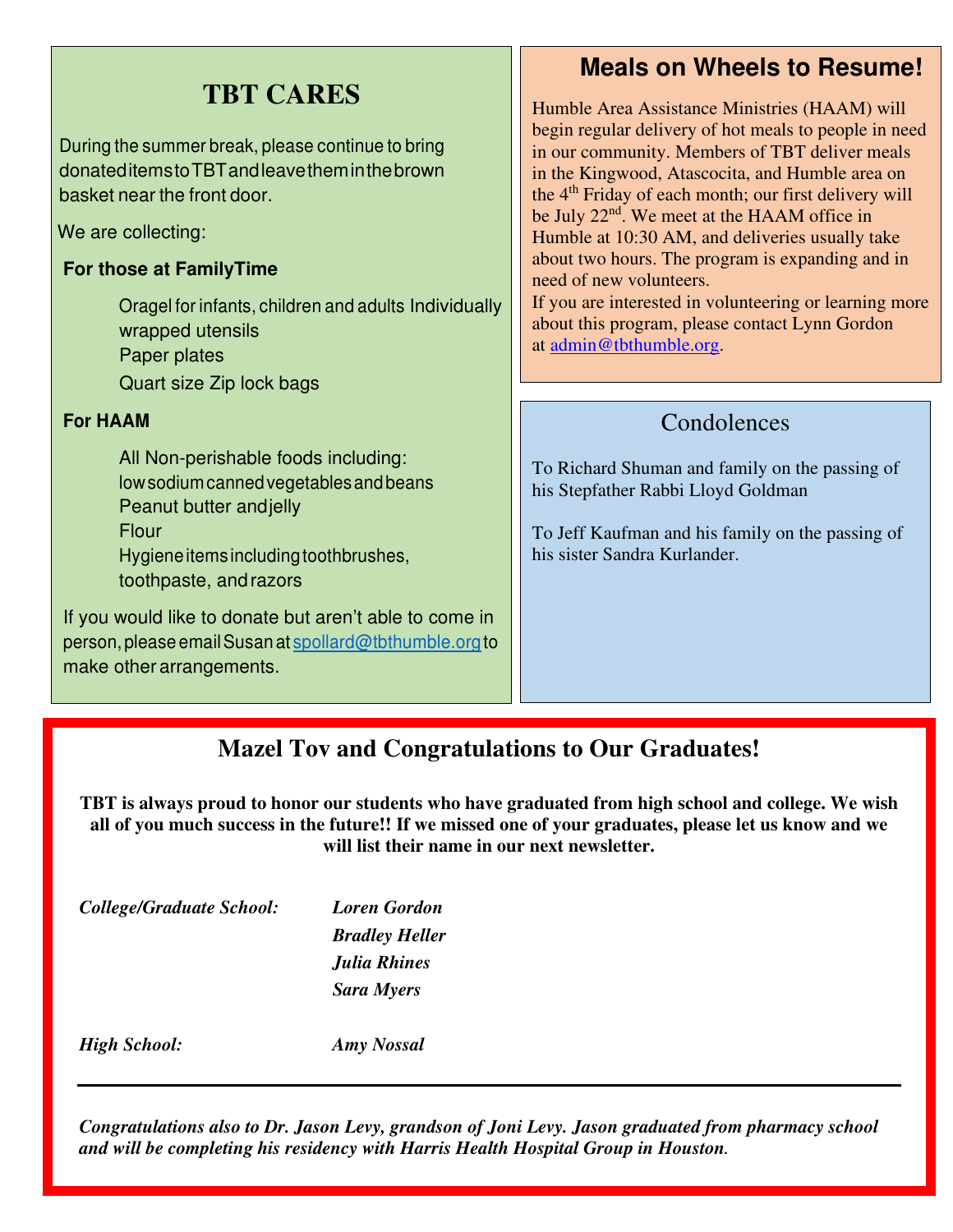### *Religious School Corner*  **Carrie Keith, Religious School Principal**

It has been a terrific year! We had a fun indoor end-of-year celebration with lots of snacks, picnic lunches and games to play. Thank you to all of our teachers Emma Brawn, Shari Ellsworth, Andrea Miller, and Mike Miller for providing exciting lessons and love of Judaism to all of our students. Thank you also to Craig Lira-Waguespack who stepped in to help with Hebrew for several weeks. A special thank you to Andrea Miller for being our Hebrew Coordinator and Hebrew teacher along with Rabbi Dan. Thank you to Esther Friedman, our mentor specialist from the Jewish Federation of Greater Houston, who is always an invaluable resource and expert for our teachers and students. And as always, thank you to Rabbi Dan who brings the stories and joy of Judaism to life for us all.

Landon Zweifel will be called to the Torah on June 4<sup>th</sup> as he becomes a Bar Mitzvah. Congratulations, Landon! This is a wonderful accomplishment, and we are so proud of your dedication and hard work.

Exciting classes and lessons are being planned for fall. The teachers at Temple Beth Torah are looking forward to seeing lots of students and parents in August. If you are a parent or congregant and would like to volunteer at our Religious School, please contact Carrie Keith at education@tbthumble.org.

Have a wonderful summer!!

READ A GOOD BOOK, TAKE A LONG WALK AND MAKE A NEW FRIEND!!

# **Volunteer to Help Lead a Shabbat Service**

The Ritual Committee is looking for interested congregants to participate in Shabbat services this summer. No experience is necessary! Would you like to lead the congregation in an English reading or a Hebrew prayer? Would you like to kindle the Shabbat candles or read from the Torah? If yes, let us know!

This is a wonderful way to connect with our religion and our community. Please contact a member of the ritual committee if you are interested or have questions: Andrea Miller, Carrie Keith, and Shari Ellsworth at admin@tbthumbel.org. We look forward to working with you.

## **SUNDAY DISCUSSION GROUP SUNDAYS at 11:30 A.M.**

We have completed the 23<sup>rd</sup> Psalm and will begin "Awakening: Conversations with the Masters" by Anthony DeMello. De Mello explores "the wisdom that cannot be conveyed in human speech." Through 365 meditations, blending the mystical traditions of both East and West, he creates the lessons of a profound "master" to his "pupil," illustrating our common need for harmony and enlightenment.

If you are interested in joining the discussion or have any questions, please email Susan at spollard@tbthumble.org. The discussion group meets through Zoom. The link remains the same each week and is sent out in our weekly emails.

### **ADULT EDUCATION - TORCH (TORAH OUTREACH RESOURCE CENTER OF HOUSTON)**  SUNDAYS AT 10:00 AM VIA ZOOM

TORCH Rabbi Yaakov Wolbe leads a discussion of **Pirke Avot** (Ethics of the Fathers). All meetings will be through Zoom. Any questions please contact admin@tbthumble.org. The Zoom links are sent out in the weekly email.

# **KROGER card to support TBT**

Kroger has recently upgraded their Community Rewards system and as a result TBT has a new account number-VE980. Please use this new number when linking your Kroger card to TBT so we can receive a percentage of your Kroger purchases. It's an easy way to help TBT earn some money. While the previous number will continue to be associated with our organization, it will not be visible to members when enrolling. New members can enroll by searching for either VE980 or Temple Beth Torah. If you are a Kroger shopper, please link your Kroger card to TBT at no cost to you.

# **AMAZON SMILE**

Please make sure you are using Amazon smile for all your purchases. Shop on amazon and give tzedakah to TBT. Type this web site and log into your amazon account and choose Temple Beth Torah in Humble, TX and a percentage of your shopping will go to TBT. smile.amazon.com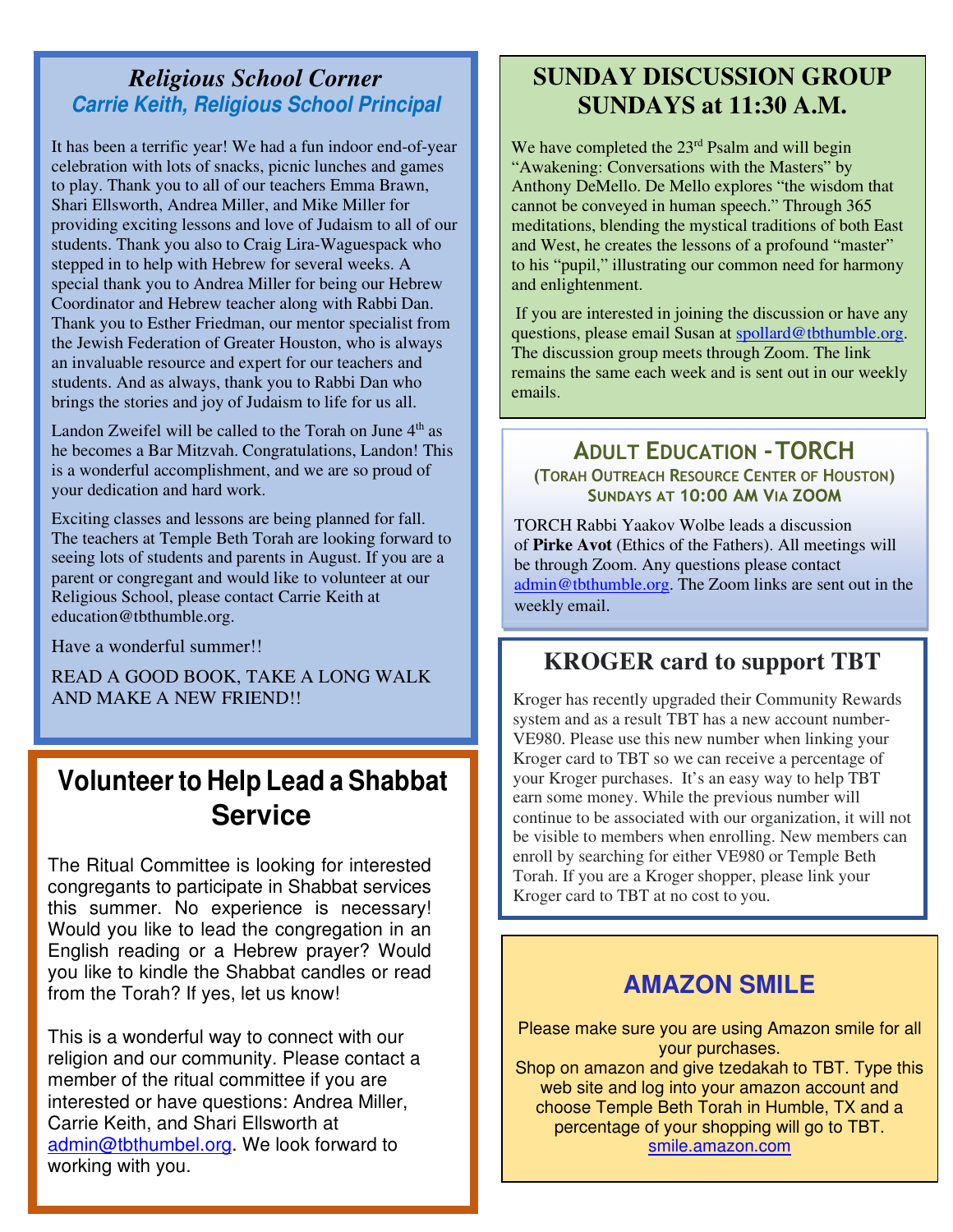# **Membership Renewal Forms Be Sent Soon**

TBT members will be receiving their membership renewal forms in mid-June. We hope we have your continued support as members of our TBT family. Please submit your forms by July 1<sup>st</sup>. Your financial support of our synagogue is appreciated!

Interested in becoming a member of Temple Beth Torah? Contact membership chair Jeff Kaufman at: membership@tbthumble.org

# **Order a Yahrzeit Plaque Now.**

If you are interested in ordering a yahrzeit plaque to remember a loved one that will hang in our sanctuary, now is the time to order so that it can be displayed at our high holiday services. Lock in at our current price before the next increase. Contact Rabbi Dan at rabbi@tbthumble.org for more information.

### **Thank You to Our TBT Religious School Teachers and Principal From Your TBT Family!**

TBT is fortunate to have an amazing group of volunteers who go beyond the call of duty to teach our students. They give their Sunday mornings plus preparation time in order to give our children a wonderful Jewish education. What an amazing group of dedicated people under the direction of our principal, Carrie Keith. Carrie continues to do a beautiful job leading this group of exceptional educators. Our teachers are Andrea Miller, Emma Brawn, Mike Miller and Shari Ellsworth.

# **Jewish Federation of Greater Houston Planning Mission to Israel November 2022.**

For more than 20 years, the Jewish Federation of Greater Houston has offered unforgettable Missions to Israel. This fall, join us on a one-of-a-kind journey through Israel with five track options to choose from. Spend three days on the track of your choice, one day enjoying a special Shabbat experience in Jerusalem, and two days for additional options to round out your expedition. You will also have the opportunity to spend time in our partner city of Petach Tikvah and see the work of Federation partner agencies who are making progress in the areas of education, pluralism, and providing for at-risk individuals.

For more information: https://www.houstonjewish.org/mission2022/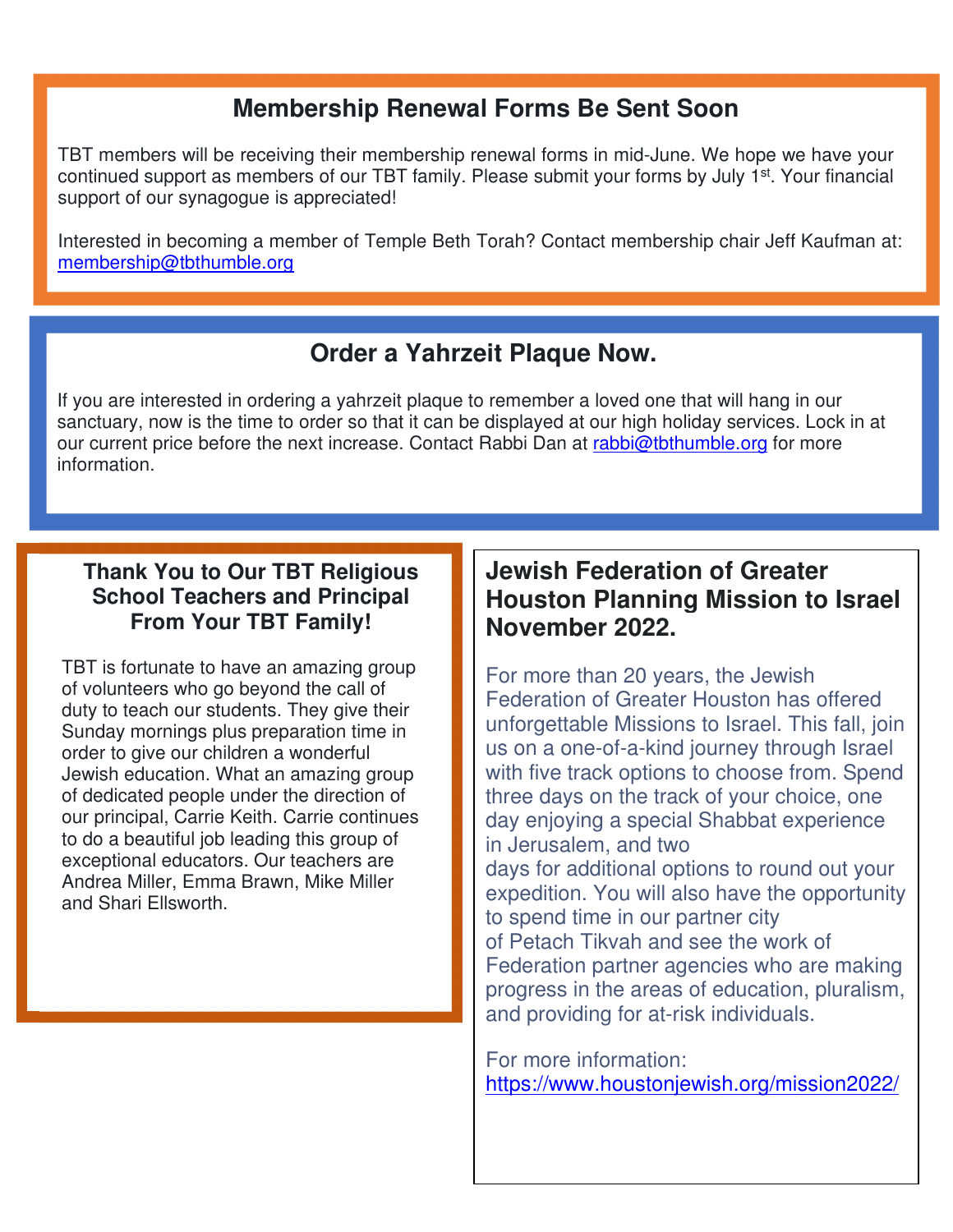# *Simchas in June Birthdays*

- *Hy Penn*  $\boldsymbol{\theta}$
- $\overline{8}$ **Carmen Auerbach**
- $\overline{8}$ *Carrie Keith*
- $8<sup>°</sup>$ *William Cohen*
- $10<sup>°</sup>$ *Jeff Kaufman*
- $13<sup>°</sup>$ *Tina Sachs*
- 19 **Ronon Bormaster**
- 20 *Joel Heller*
- $24$ *Aaron Karash*
- 28 *Julia Rhines*
- 29 *Ellen Winter*
- 29 **Landon Zweifel**
- $30<sup>°</sup>$ *Emma Brawn*
- $30<sup>°</sup>$ Joshua Zevallos

### *Anniversaries*

- $\overline{4}$ *Chris and Alyce Baur*
- $9<sup>°</sup>$ *Felipe and Meida Ramirez*
- $11$ **Bernard and Hannah Lewis**
- **Shannon and Shari Ellsworth**  $27$

### **June Yahrzeits**

The following names will be read each week during June to acknowledge those who have passed away who were connected with our community. If there are mistakes or omissions, please e-mail the temple at admin@tbthumble.org or leave a message at 281-446-5611.

*Robert Arner, Sydney Lovitt, Doris Klein, Rosalind Herscher, Hannah Rosenberg Schalet, Robert Rose, Bill Avery, Leon Bluhm, Cindy Ann Tabor Harrison, Harold Liss, Martha Sonnenfield, Edith Katz, Charles Carney, Nechama Devore, Peter Wortman, Rose Kharasch, Samuel Kharasch, Sara Kharasch, Isidore Kharasch, Elenor Kharasch, Lester Kennedy, Shirley Silverman, Emma Mounger, Lester Eidelhoch, Michael Masterov, Ethel Berger, George Meinholz, Rosa Auerbach, Perry Pollard, Sandy Pollard, Richard Greenbaum, John Ruskis, Mary Hirsch, Jeanette Kestin, Max Sussman, Nat Sussman, Irving Hauptman, Charles Deutsch, Robert Greenfield, Lillian Weiss, Henry Wellner, Betty Ryder, Shirley Rosenfield, Ilse Julie Ballin, Lucy Bleiberg* 

### **Torah Portions for June 2022**

*Summarized by Rabbi Dan Gordon* 

#### **June 4-5, 2022 Bamidbar, Numbers 1:1-4:20**  At the beginning of the Book of Numbers, Moses is instructed to take a census of the entire Israelite nation. Each of the tribes is listed with their descendants, and a number is assigned to each. Each tribe is given specific tasks. Aaron and his sons prepare the sacred objects and curtains connected to the Ark of the Covenant, where the tablets of the Ten Commandments are carried throughout the desert.

### **June 10-11, 2022 Naso Numbers 4:21-7:89**

"Naso" concludes the census, and the work of the various clans is described. Practical instructions are given regarding sanitary conditions in the Israelite camp and restitution for stolen property. To appease a suspicious husband, a "ritual in cases of jealousy" is given. People who wish to become Nazarites may not drink alcohol, have contact with a corpse or cut their hair.

We find the Priestly Benediction in this Torah portion, which has become a blessing for all life cycle events: "*May the LORD bless you and watch over you; May the LORD's countenance shine upon you and be gracious to you; May the LORD's presence be with you, and may He grant you peace*" (Numbers 6:24-26).

### **June 17-18, 2022 Beha'alotecha Numbers 8:1-12:16**

The Israelites complain to Moses about their living conditions in the desert, and a disgusted Moses complains to God about them. God's response is to instruct Moses to delegate his power. Later Miriam and Aaron, Moses' brother and sister, demonstrate their jealousy by criticizing Moses, especially his choice of a Cushite wife. Miriam is punished with leprosy for her jealousy, but Moses pleads to God, "Heal her – heal her now!" Miriam's affliction lasts just seven days.

### **June 24-25, 2022 Shelach-Lecha Numbers 13:1- 15:41**

After hearing that the land of Israel is filled with giants, the people tell Moses and Aaron that they want to go back to Egypt. God furiously threatens to disown them and create a new nation, but Moses appeals to God's concern for His own reputation and God pardons the ingrates. Moses tells the people that the "ger" or stranger is to be treated like an Israelite, the Sabbath must be observed and tzitzit must be worn to remind them to observe all the commandments.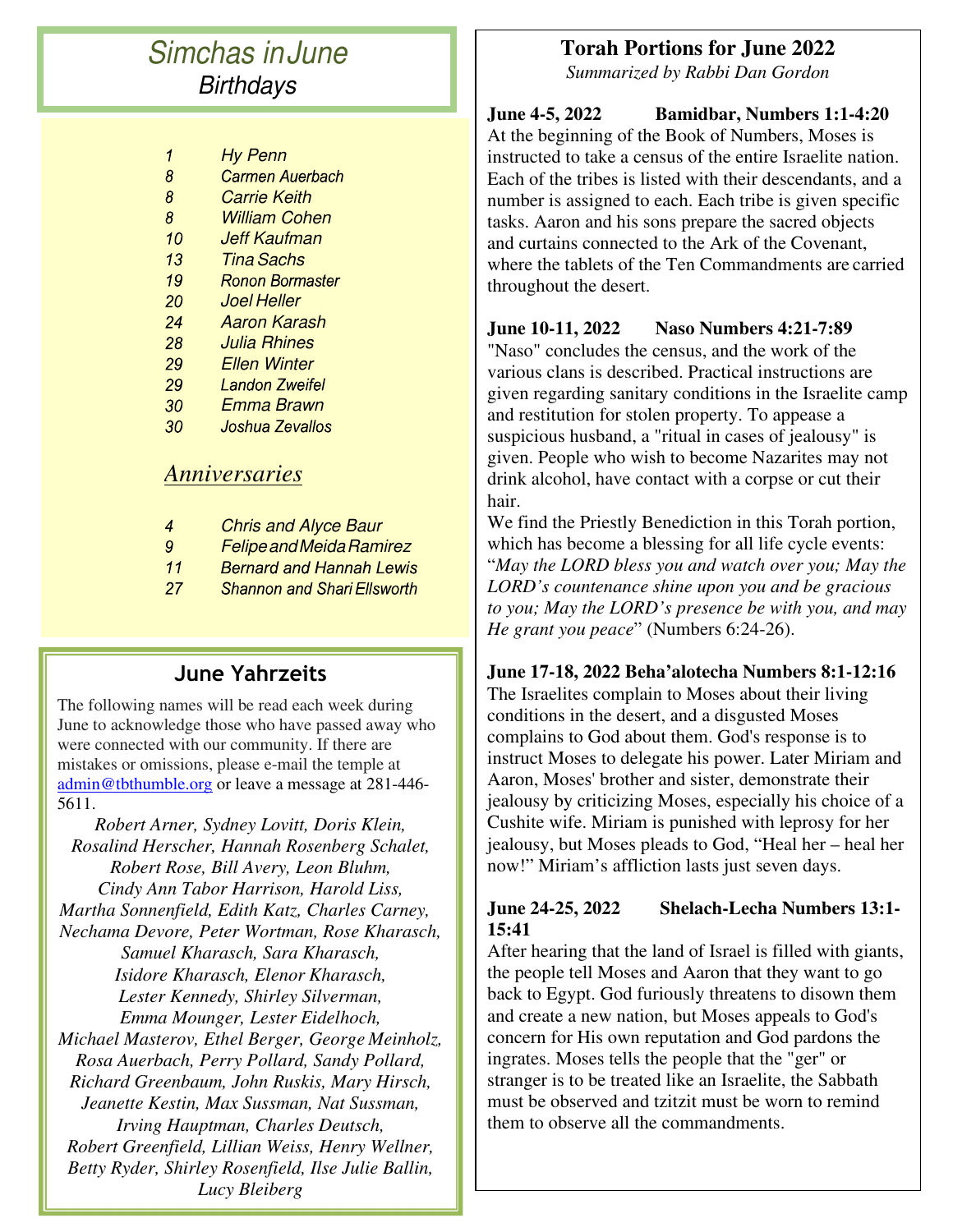### **DONATIONS**

#### **RABBI DISCRETIONARY FUND**

*Brian Eoff Paul Varner* 

*Dale Vine John and Bobbylee Ruskis*  **Daniel Lioznyansky** 

#### **GENERAL FUND**

Carrie and Dennis Keith -Shabbat Service with Cantor Francyne in Honor of **William Denbina** Brick in honor of the birth of Quinn Keith *In honor of Landon Zweifel becoming a Bar Mitzvah In thank you and honor of our Religious School* 

*teachers*

*Jeff and Alice Kaufman In honor of Carrie and Dennis Keith's new granddaughter.* 

#### *Sean Miller*

#### *Hy Penn and Lynn Gordon –*

*In Honor of the Bar Mitzvah of Landon Zweifel In memory of Sandra Kubra, sister of Jeff Kaufman In memory of Rabbi Lloyd Goldman, stepfather of Richard Shuman* 

#### **ZOOM SHABBAT FUND**

*Rachel McConnell In honor of Landon Zweifel's Bar Mitzvah* 

*Nancy Israel – In memory of Riva Kremer, Linda Penn and Morris I Penn* 

*If you would like to sponsor a TBT Zoom event in honor of an occasion or in memory of a loved one, please contact Stacey at admin@tbthumble.org*

### **Crisis in Ukraine: Please Support the Jewish Community A Message from the Jewish Federation of Greater Houston**

The news from Ukraine continues to be dire. There are 200,000 Jews in Ukraine who have been profoundly affected by political and economic instability. They are hurting, and we would like to do our part to support the needs of those impacted.

The Jewish Federation of Greater Houston has set a fundraising goal of \$220,000 to support the Jewish Federations of North America's \$20 million goal to help Ukrainian Jews. We need your support. Click here: https://www.houstonjewish.org/ukraine-relief/

A check can also be sent to the: Jewish Federation of Greater Houston - 5603 South Braeswood, Houston, Texas 77096 - with a notation "Ukraine Relief Fund."

# **DONATIONS**

Making a donation to TBT is a perfect way to honor a joyous occasion like a birthday, anniversary, wedding/engagement, new home, job change, or retirement. It is also appropriate to honor someone who has passed away with a donation in his/her memory at the time of the passing or on the yahrzeit (anniversary) of the passing. All donations to Temple Beth Torah are tax deductible. You can choose where you would like your donation to be applied.

You can now make a donation online to any of our funds. Tell your friends and family to visit our website, www.tbthumble.org, to make a donation or see the donations form in this newsletter.

#### **GENERAL FUND**

Any donation that is not specified to another specific fund goes to the General Fund, which helps maintain the operating budget of the temple. Building expenses, insurance, staff salaries and all program expenses that are not underwritten come out of the General Fund, as well as support for the Religious School.

#### **RABBI'S DISCRETIONARY FUND**

This separate tzedakah fund enables the rabbi to make confidential contributions to help individuals and causes that may be in crisis. The rabbi may also use this fund to help support unbudgeted programs that will benefit the temple or community.

#### **BURT LEVY MEMORIAL LIBRARY FUND**

This fund maintains the library and helps purchase new books. Our library, located in the back of the sanctuary, is named after TBT's founding president, Burt Levy, who was a major inspiration in starting Temple Beth Torah.

#### **TRACY TOBIN JOHNSON MEMORIAL EDUCATION FUND**

This fund provides scholarships to Jewish summer camps for children and for educational conferences for teachers. It also helps support special educational programs that are not in the general budget. The fund honors Tracy Tobin Johnson, who was an active TBT member, volunteer and teacher before passing away at a young age.

#### **TOM THERIOT MEMORIAL PROGRAM FUND**

This fund supports special dynamic programs, often related to the arts. It is named after Tom Theriot, a lover of the arts, who was a constant presence at TBT and supported every cause.

#### **LEGACY GIVING SOCIETY**

TBT's Legacy Giving Society is a group of visionary donors who have committed themselves to the future of Temple Beth Torah. Legacy gifts are easily to establish, cost nothing during your lifetime, and make a difference for our community. Contact admin@tbthumble.org for more information.

#### **SCOTT ERIC KAUFMAN TECHNOLOGY FUND**

This fund helps support the technology needs of TBT including computers, screens, and cameras and will help with our virtual programming. The fund was established in memory of Dr. Scott Eric Kaufman.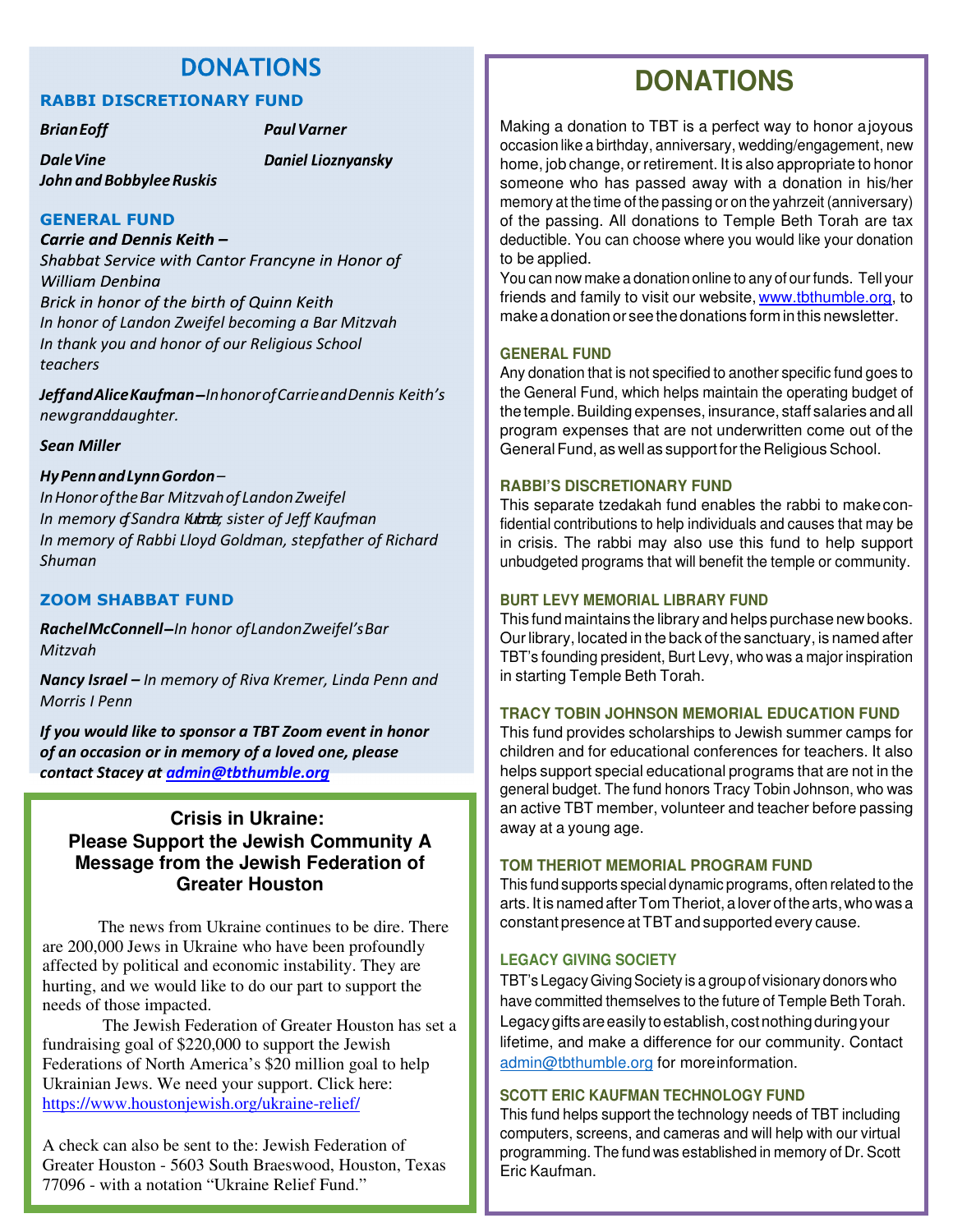# **Temple Beth Torah Donate a Brick Campaign**

TBT member Will Pollard has built a brick path in front of our Sukkah as part of his Eagle Scout project. We are now giving everyone an opportunity to donate an engraved brick for the path with **all** donations going to support Temple Beth Torah!

This is a wonderful way to remember a loved one or honor a friend/family member. You can also use it to commemorate an occasion, like a bar/bat mitzvah, a wedding, an anniversary or a memorable birthday.

Each brick can be inscribed with 3 lines and 20 characters per line (letters, numbers, spaces, punctuation and other keyboard symbols are considered characters).

Various approved clip art designs can be made available for an additional \$20 donation per brick. If clip art is used, the text is limited to 15 characters per line.

**1 Brick= \$100 4 Bricks= \$280 @ \$70/each 2 Bricks= \$180 @ \$90/each 5 Bricks= \$300 @ \$60/each 3 Bricks= \$240 @ \$80/each 6 or more Bricks= \$50 a brick** 

Please send your check with the engraving information to TBT: 320 Shallow Drive, Humble, Texas 77338.

Questions? Please contact project coordinator Jeremy Blumin at admin@tbthumble.org.

Name of donor:

Phone number or email address:

Engraving details (please print):

### **Brick 1:**

|                 | Line 1 $\qquad$                    |
|-----------------|------------------------------------|
|                 |                                    |
|                 | Line 3                             |
|                 |                                    |
|                 |                                    |
| <b>Brick 2:</b> |                                    |
|                 |                                    |
|                 |                                    |
|                 | Line 3 $\overline{\qquad \qquad }$ |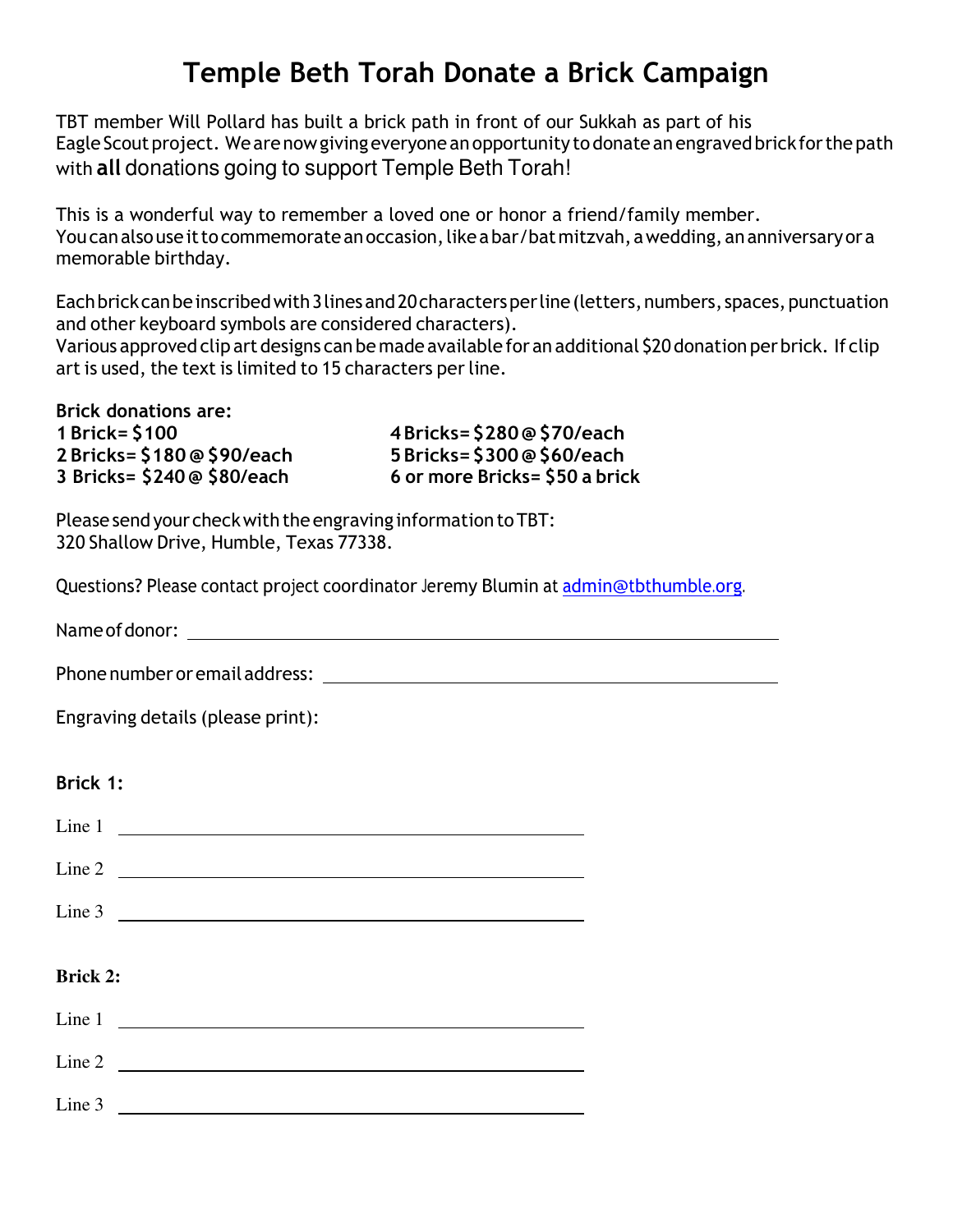*Please consider making a donation to support Temple Beth Torah's many worthy endeavors. You can indicate which fund you would like your contribution to support on the form below, as well as the names of those you wish to honor or remember.*

*You may contact the Temple by calling 281- 446-5611 with any questions.*

*THANK YOU*

### **Please mail your donation and form to the Treasurer at: Temple Beth Torah 320 Shallow Drive Humble, TX 77338**

|                             | $From: \_\_$                                                                                                                                                                                                    |  |  |  |  |  |
|-----------------------------|-----------------------------------------------------------------------------------------------------------------------------------------------------------------------------------------------------------------|--|--|--|--|--|
|                             | $\Box$ In honor of $\Box$ In memory of                                                                                                                                                                          |  |  |  |  |  |
|                             | Name                                                                                                                                                                                                            |  |  |  |  |  |
| TEMPLE<br><b>BETH TORAH</b> | Please apply donation to (check one):<br>□ General Fund                                                                                                                                                         |  |  |  |  |  |
| Donation Form               | □ Rabbi's Discretionary Fund                                                                                                                                                                                    |  |  |  |  |  |
| <b>Thank You!</b>           | $\Box$ Burt Levy Memorial Library Fund<br>□ Scott Eric Kaufman Technology Fund<br><b>Tracy Tobin Johnson Memorial Education Fund</b><br>$\Box$ Tom Theriot Memorial Program Fund<br>$\Box$ Temple Security Fund |  |  |  |  |  |
|                             | Please send acknowledgement of the donation to:                                                                                                                                                                 |  |  |  |  |  |
|                             | TEMPLE BETH TORAH 320 SHALLOW DRIVE HUMBLE, TX 77338<br>(281) 446-5611 WWW.TBTHUMBLE.ORG                                                                                                                        |  |  |  |  |  |